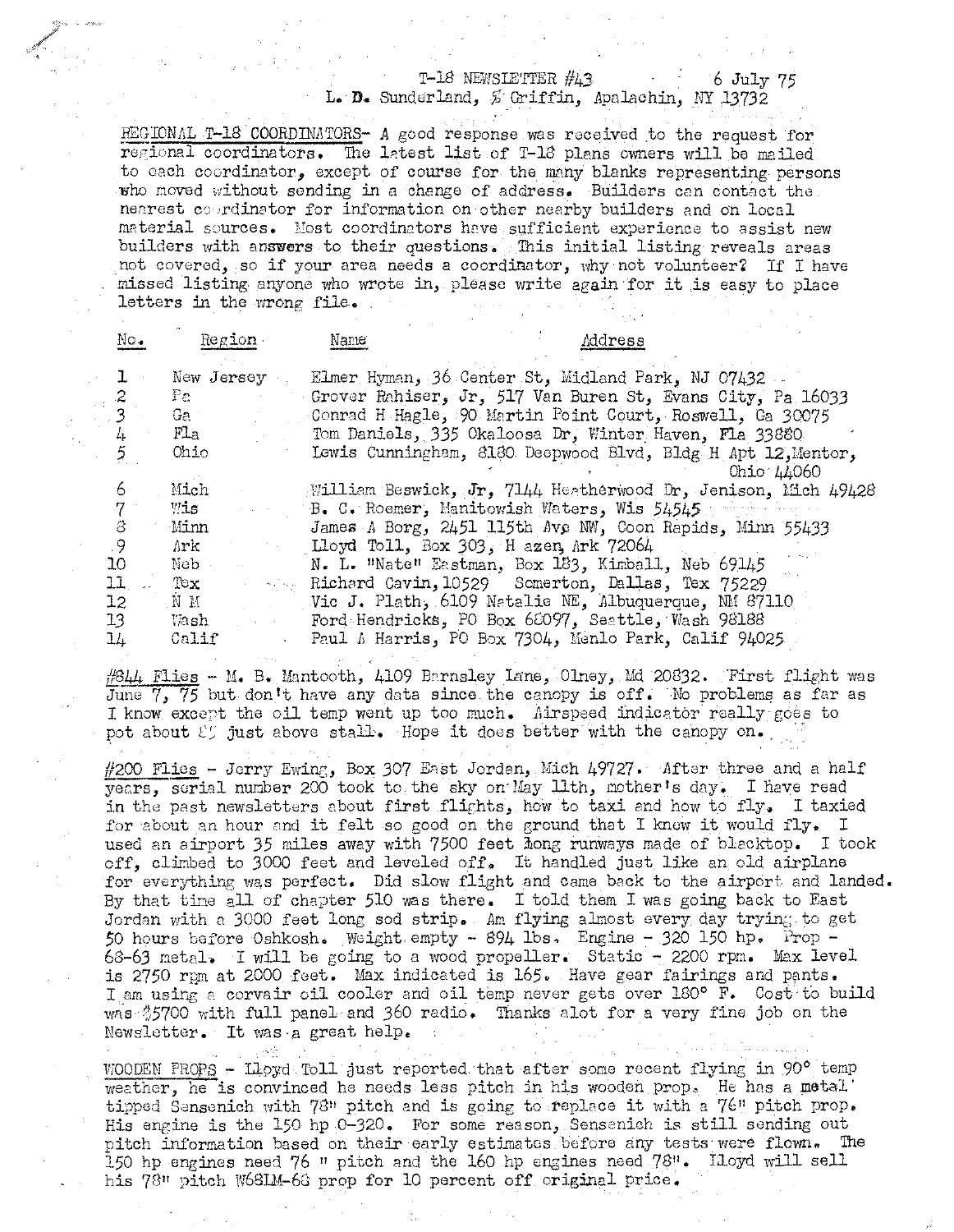## Page 2, T-18 NL  $/443$  6Jul75

Props Cont'd - At the last report, Sensenich had sold 80 wooden props of which about  $f$ <sub>p</sub>) had been ordered with plastic tipping. Just talked to Henry Rose and he reports that the only cases where the plastic tipping eroded involved aircraft which were being flown in 1FR conditions of heavy rain. He said that Sensenich has now changed their literature on pitch recommendations and it is consistent with what I hays been surgesting. Here it is: 0-290G W68LM72 125 hp

|                  |         | سيمتعه بريتمنك |
|------------------|---------|----------------|
| 0-290 D2 W68LM74 |         | $135$ hp       |
| 0–320 –          | W68LM76 | $150$ hp       |
| $-0 - 320 - 1$   | W68LM78 | - 160 hp -     |
| 0–360            | W68LY80 | $180$ hp       |
|                  |         |                |

Dick Walen had used both an 80 and 82 inch pitch wood prop on his 0-360 and he has now switched back to the 80 inch pitch preferring the higher rate of climb in hot **wenther** <sup>~</sup>

化平均分布 新生儿 医过敏性征

George Rattray finally sold all of his super expensive prop extensions which Sensenich had designed for the W68LY wooden props. (This is the only wooden prop which takes the larger than standard SAE  $4^{\circ}$  size flange.) Now he is making and selling  $t_{\text{L}}$  spool type prop extension which I designed and which John Thorp now will sell you on request ( $$2.00$  I believe, for the drawing that is.) Don't have the exact price, but I hear it is less then \$100 from Rattray.

METAL PROP SURVEY - I am happy to report that there have been no further incidents with cut-down metal props since the Hartzell in-flight vibration tests. Since a large percentage of T-18 builders already have metal propellers and don't want to incur the expense of another propeller, it would be of special interest and value if we could obtain service information on the cut-dawn-metal props that are how or have been in service. If you have used a cut-down metal prop on a T-18, please fill out the questionaire at the end of this Newsletter. Results of the survey will be published in the next issue and also sent to Sensenich.

The value of metal in a propeller became evident recently when my  $W681M/4$  began to run a bit rough. I took it off and checked the balance finding that it was  $1.75$ grams out of balance. No wonder it felt rough! There must be a quarter of a cup of water running around in there. Otherwise, I am quite happy with it.

 $B<sub>0</sub>LMCING A PROFELLER - To balance a propeller, it is necessary to get a good tight$ mandrel through the hub and level parallel bars. The mandrel can be made in the form of two aluminum plugs inserted from either side. Or it can be made of a wooden plug with a  $1/2$ " or larger pin through the center to provide a good smooth rclling surface. To obtain best results, the parallel bars should be mounted on two long pedestals to permit the prop to be rotated to any position, but it will suffice if they are just high enough to permit the prop to be oriented horizontally. I use my table saw top 'which I level up by p12cing ·shims under the legs and checking with a good carpenter's level. Then I place two  $3$ -inch long pieces of scrap main spar uxtruded angle on two 1-inch high steel blocks. I cleaned off the edge of the extrusion with a file to get a smooth straight surface. To compensate for a slimit non-level condition of the parallel bars, always check balance with the prop pointed in first ono direction and then the other. Happiness if'very definitely a smooth running propeller.

 $\text{M}$  J-3 FLIES  $\text{AGAIN}$  - Happiness is also flying a Oub low and slow. , After spending 10 years standing on its nose beside my T-18, my J-3 just took to the air last week end with a shiny new re-build job and overhauled engine. After three or four evenings of flying, I filled it up with a whole 8 gallons of gas. With a  $34$ " pitch climb prop, that 65 hp Lycoming engine really stands it on its tail on climbout. The only problem was a rough running prop, but after I took it off and balanced it, now it runs as smooth as a sewing machine, instead of a threshing machine. But after getting used to the T-18, its ability to roll seems infinitely slow. One thing I can say for sure, if you learn to land a  $T-18$ , landing a Cub. is a snap!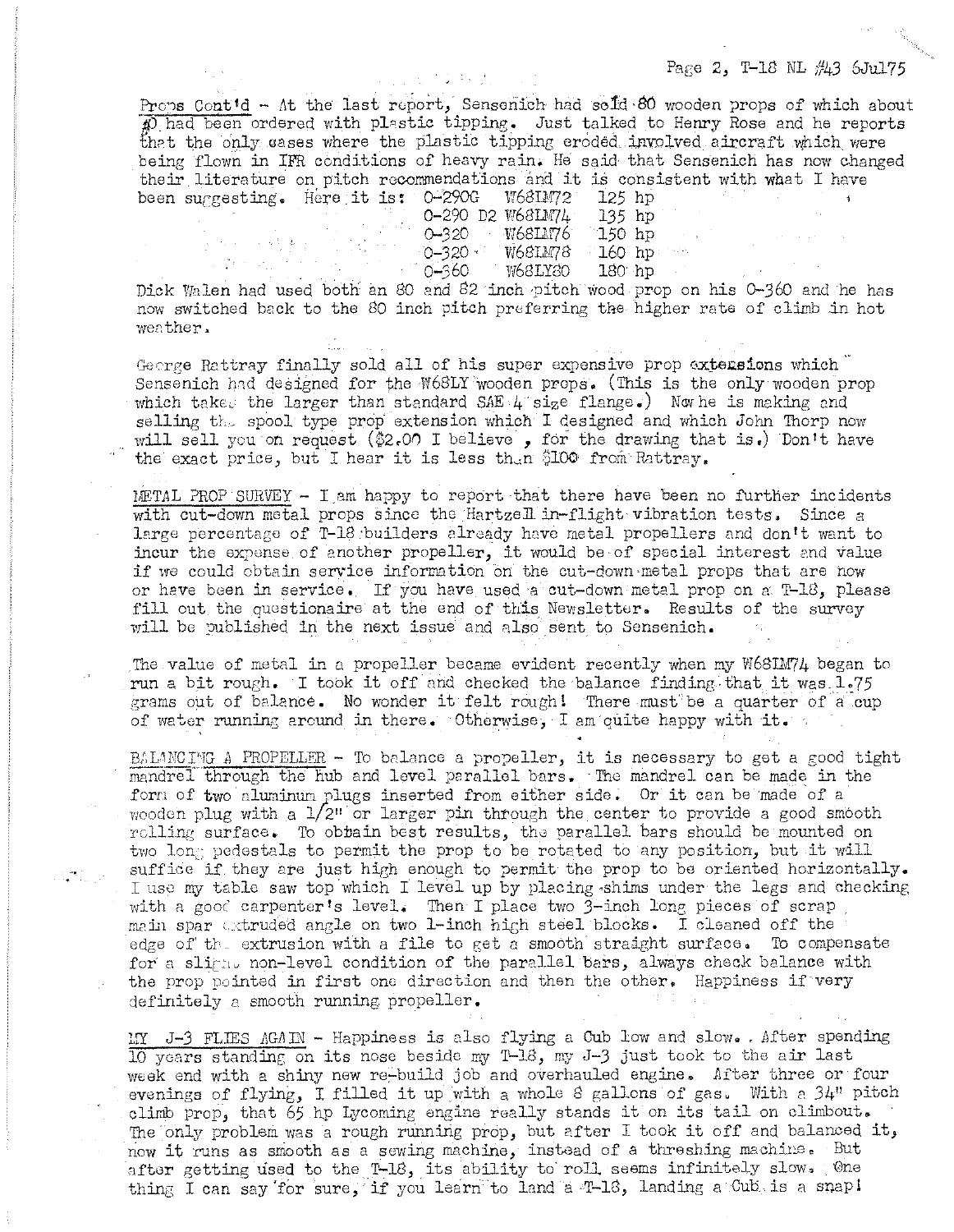## Page 5, T-18 NL #43, 6 July 75

Embrittlement cont $td$  - The Federal Specification regarding cadmium plating is  $QQ$  -P-416 $\epsilon$ . Note in paragraph 3.2.8 that it is appropriate to bake a part for three hours or more after plating."

The following is a quote from par 3.2.8: Embrittlement relief. Unless otherwise specified or stated in the end product specifications, all steel parts having a hardness of Rockwell  $040$  and higher shall be baked at a minimum of  $375 \pm 25$  OF (1911  $\mu$  °C) for three hours or more, within four hours after plating to provide hydrogen embrittlement relief.

The above note is included on T-18C drawing  $#231$ . Any plating shop worth their salt will be quite familiar with this procedure.

DRILLING HOLES IN PIEXIGLAS - Elmer Hymen, 36 Center St, Midland Park, New Jer 0743: I have tried lots of ways to drill large holes in plexi and had lots of cracks. Now what I do is drill a small hole  $1/8$ " in diameter using a standard 1850 rpm electric drill. Use a rate that lets the bit do the work. Then I have a reamer that is tapered from  $1/8$ <sup>n</sup> to  $1/2$ <sup>n</sup>. I feed this in the hole with a slow speed drill stopping at the right size and that's it. I find that this method works quite well with no cracks so far. I tried it on some scrap pieces first to see how rough I could get and it works real good! The same procedure works for making large holes in aluminum sheet also.

BATTERY CABLE ROUTING - Elmer Hymen asked how he might route the cables forward from the battery. It is probably possible to run them through an aluminum tube mounted in the turnmel in such a way that it does not interfere with push-tube or cables, but I ran mine up the side of the fuselage over the wing cut-out. I simply drilled holes in frames and put in grommets. One which I saw that routed cables through the tunnel had them rubbing the tube.

FUEL TANK CONSTRUCTION - Bill Johnson warns that builders who make fiberglass onds for fuel tanks and join them to an aluminum sheet center portion with Pop rivets might be asking for trouble. Even though one uses epoxy tank sealant, a reliable bond cannot be achieved unless the metal is chromic acid or phosphoric acid anodized. All of the other surface prep systems break down in the presence of water. It is my personal opinion that the entire tank should be made of fiberglass as described in previous Newsletters. So far, mine constructed in this fashion hasn't leaked a drop.<br>. The TheoPELLER QUESTIONNAIRE

Please fill out and return if your T-18 is flying

| Make and model of propeller original blank - $MT\mu$ $MT6$<br>Other<br>Length " Pitch " Which prop shop cut it down?<br>HP<br>T-18 Registration $N_0 - N$ Engine make and model<br>Owner's name and address |  |
|-------------------------------------------------------------------------------------------------------------------------------------------------------------------------------------------------------------|--|
|                                                                                                                                                                                                             |  |
| Original builder                                                                                                                                                                                            |  |
| Total hours flown with above prop<br>If more than one prop used, make                                                                                                                                       |  |
| additional forms as required.                                                                                                                                                                               |  |
| Max level flt rpm altitude?<br>Maximum static rpm                                                                                                                                                           |  |
|                                                                                                                                                                                                             |  |
| mph. Full throttle rate of climb at 2000 ft<br>Max level flight IAS                                                                                                                                         |  |
|                                                                                                                                                                                                             |  |
| The above information would also be of value for wooden props, so will all                                                                                                                                  |  |
| persons with flying T-18's please fill out and return this form as soon as                                                                                                                                  |  |
| possible.                                                                                                                                                                                                   |  |